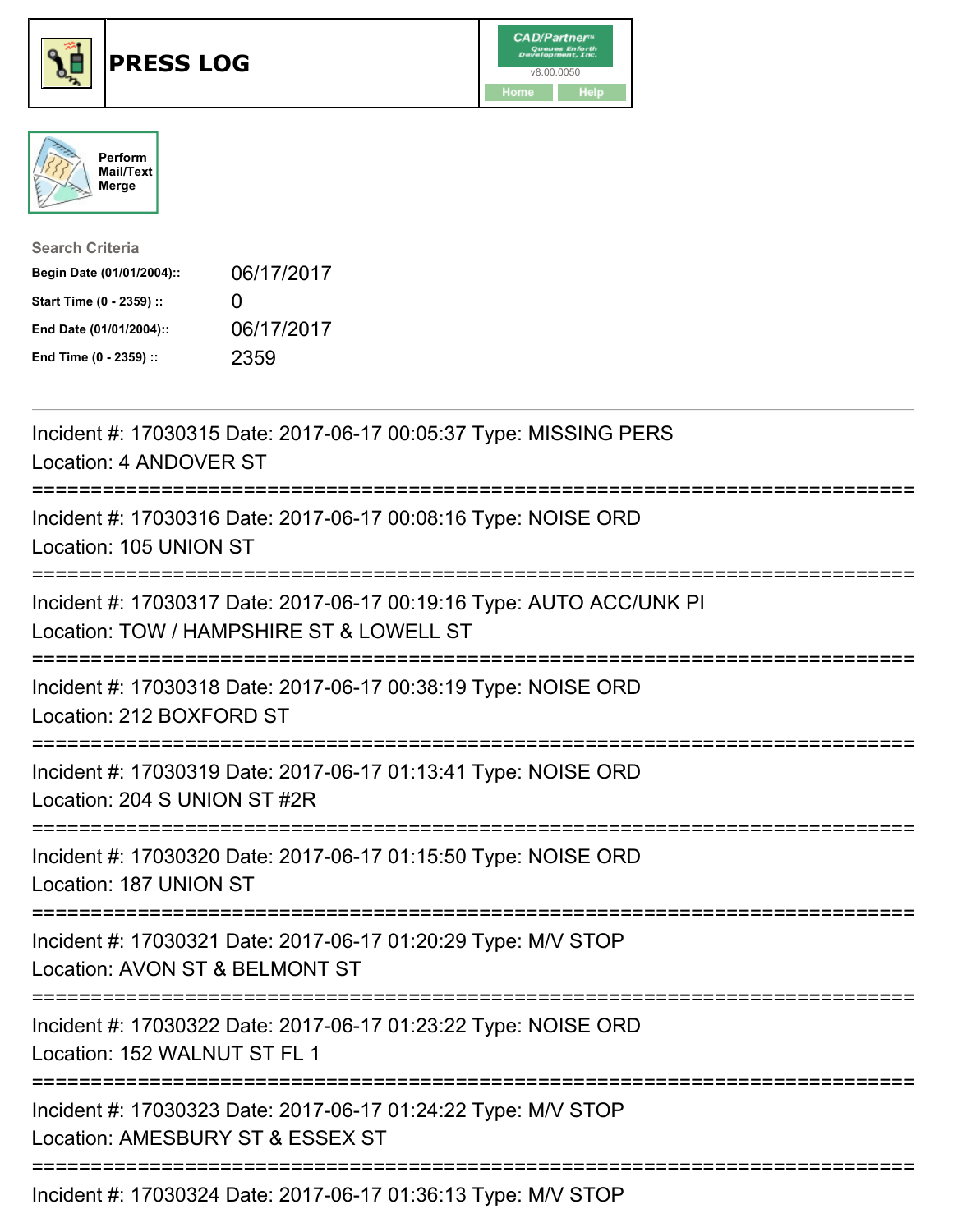| Location: CANAL ST & LAWRENCE ST                                                                                                |
|---------------------------------------------------------------------------------------------------------------------------------|
| Incident #: 17030326 Date: 2017-06-17 01:38:28 Type: M/V STOP<br>Location: HAMPSHIRE ST & LOWELL ST                             |
| Incident #: 17030325 Date: 2017-06-17 01:38:30 Type: M/V STOP<br>Location: BROADWAY & LOWELL ST<br>============================ |
| Incident #: 17030327 Date: 2017-06-17 01:43:27 Type: M/V STOP<br>Location: ESSEX ST & LAWRENCE ST                               |
| Incident #: 17030328 Date: 2017-06-17 01:55:29 Type: M/V STOP<br>Location: CANAL ST & FRANKLIN ST<br>================           |
| Incident #: 17030329 Date: 2017-06-17 01:57:33 Type: M/V STOP<br>Location: BROADWAY & CEDAR ST                                  |
| Incident #: 17030330 Date: 2017-06-17 02:03:54 Type: M/V STOP<br>Location: BROADWAY & VALLEY ST                                 |
| Incident #: 17030331 Date: 2017-06-17 02:05:54 Type: M/V STOP<br>Location: ESSEX ST & NEWBURY ST                                |
| Incident #: 17030332 Date: 2017-06-17 02:08:27 Type: M/V STOP<br>Location: AMHERST ST & BEACON ST                               |
| Incident #: 17030333 Date: 2017-06-17 02:09:12 Type: M/V STOP<br>Location: 600 ESSEX ST                                         |
| Incident #: 17030334 Date: 2017-06-17 02:12:24 Type: DISTURBANCE<br>Location: 48 UNION ST #1                                    |
| Incident #: 17030335 Date: 2017-06-17 02:13:27 Type: M/V STOP<br>Location: ESSEX ST & NEWBURY ST                                |
| Incident #: 17030336 Date: 2017-06-17 02:23:37 Type: AUTO ACC/UNK PI<br>Location: TOW / BROADWAY & LOWELL ST                    |
| Incident #: 17030337 Date: 2017-06-17 02:24:44 Type: M/V STOP<br>Location: ESSEX ST & NEWBURY ST                                |
| Incident #: 17030338 Date: 2017-06-17 02:27:23 Type: MEDIC SUPPORT                                                              |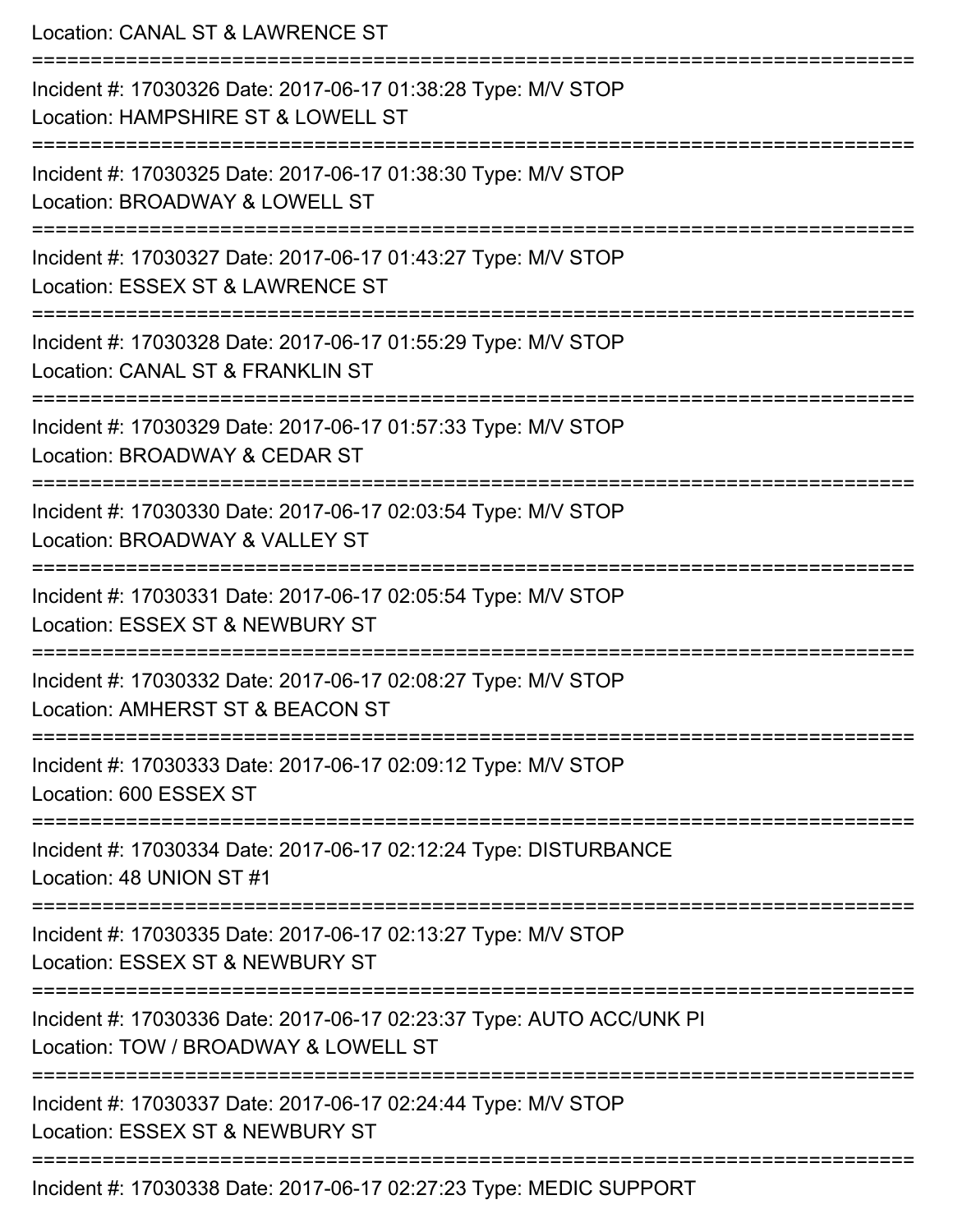| Incident #: 17030339 Date: 2017-06-17 02:32:05 Type: SHOTS FIRED<br>Location: 209 WATER ST                                                  |
|---------------------------------------------------------------------------------------------------------------------------------------------|
| Incident #: 17030341 Date: 2017-06-17 02:40:23 Type: UNKNOWN PROB<br>Location: PRIMO'S LIQUORS / 450 HAVERHILL ST                           |
| Incident #: 17030340 Date: 2017-06-17 02:42:36 Type: M/V STOP<br>Location: FRANKLIN ST & HAVERHILL ST                                       |
| Incident #: 17030342 Date: 2017-06-17 02:45:15 Type: NEIGHBOR PROB<br>Location: 48 UNION ST FL 1                                            |
| Incident #: 17030343 Date: 2017-06-17 02:57:21 Type: GENERAL SERV<br>Location: 12 DANA ST                                                   |
| Incident #: 17030344 Date: 2017-06-17 03:19:38 Type: M/V STOP<br>Location: BRADFORD ST & BROADWAY                                           |
| Incident #: 17030345 Date: 2017-06-17 03:23:06 Type: M/V STOP<br>Location: ESSEX ST & NEWBURY ST                                            |
| Incident #: 17030346 Date: 2017-06-17 03:23:44 Type: M/V STOP<br>Location: BROADWAY & LOWELL ST                                             |
| Incident #: 17030347 Date: 2017-06-17 03:23:52 Type: LOUD NOISE<br>Location: 146 FARNHAM ST                                                 |
| Incident #: 17030349 Date: 2017-06-17 03:25:51 Type: M/V STOP<br>Location: FRANKLIN ST & LOWELL ST                                          |
| Incident #: 17030348 Date: 2017-06-17 03:26:18 Type: DOMESTIC/PROG<br>Location: 79 SUNSET AV                                                |
| :====================================<br>Incident #: 17030350 Date: 2017-06-17 03:39:02 Type: M/V STOP<br>Location: ANDOVER ST & S UNION ST |
| Incident #: 17030351 Date: 2017-06-17 03:41:35 Type: M/V STOP<br>Location: HAMPSHIRE ST & LOWELL ST                                         |
| Incident #: 17030352 Date: 2017-06-17 03:41:37 Type: SUS PERS/MV                                                                            |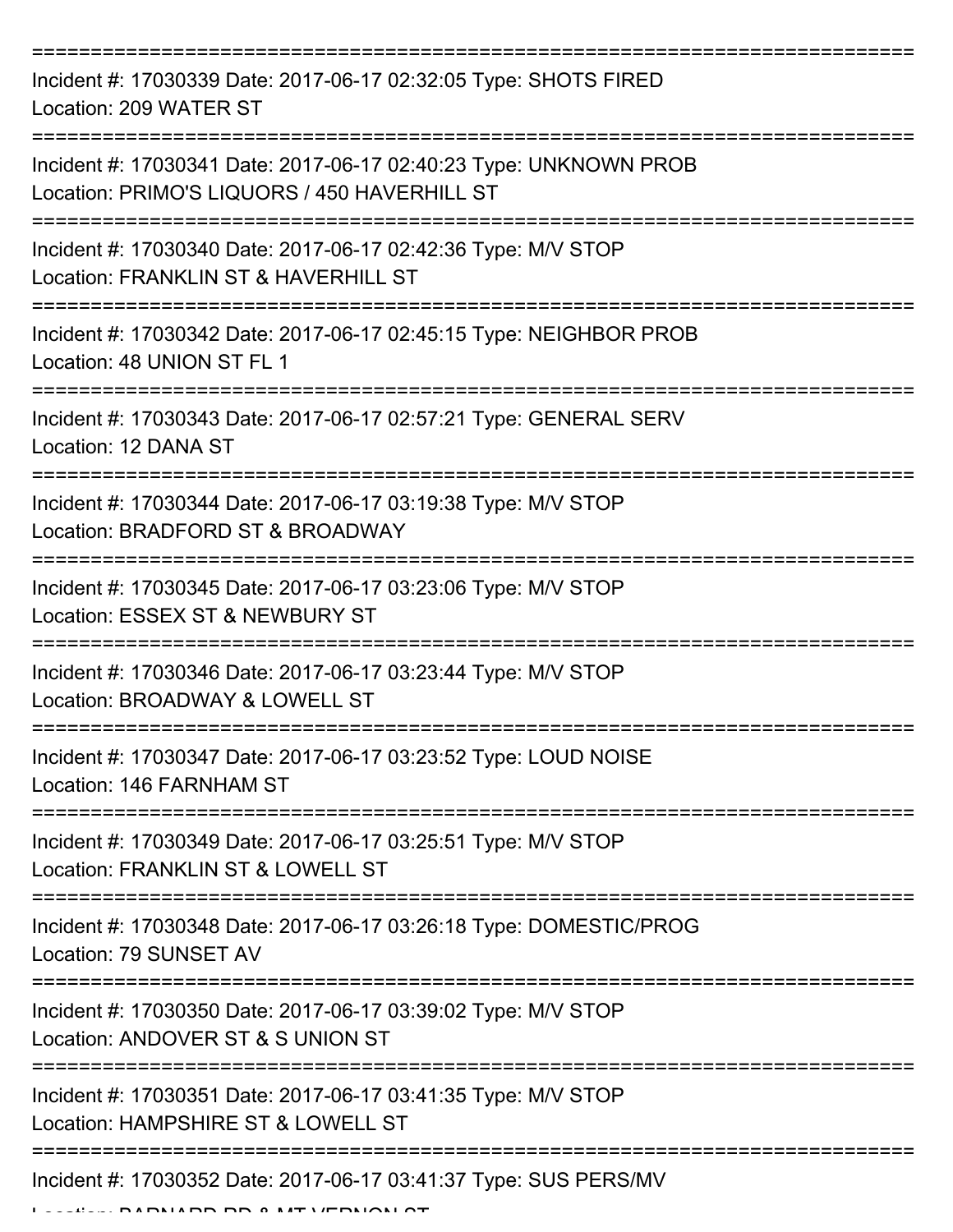| Incident #: 17030353 Date: 2017-06-17 03:48:34 Type: SUICIDE ATTEMPT<br>Location: 182 GARDEN ST #2             |
|----------------------------------------------------------------------------------------------------------------|
| Incident #: 17030354 Date: 2017-06-17 03:57:25 Type: M/V STOP<br>Location: ARLINGTON ST & LAWRENCE ST          |
| Incident #: 17030355 Date: 2017-06-17 04:00:55 Type: M/V STOP<br>Location: EUTAW ST & PARK ST                  |
| Incident #: 17030356 Date: 2017-06-17 04:10:00 Type: M/V STOP<br>Location: 33 MYRTLE ST                        |
| Incident #: 17030357 Date: 2017-06-17 04:14:23 Type: M/V STOP<br>Location: HAMPSHIRE ST & MYRTLE ST            |
| Incident #: 17030358 Date: 2017-06-17 04:19:12 Type: M/V STOP<br>Location: ERVING AV & HAMPSHIRE ST            |
| Incident #: 17030359 Date: 2017-06-17 04:33:07 Type: M/V STOP<br>Location: 350 MERRIMACK ST                    |
| Incident #: 17030360 Date: 2017-06-17 04:35:46 Type: M/V STOP<br>Location: HAVERHILL ST & WEST ST              |
| Incident #: 17030361 Date: 2017-06-17 04:38:13 Type: M/V STOP<br>Location: HAVERHILL ST & WEST ST              |
| Incident #: 17030362 Date: 2017-06-17 04:43:35 Type: M/V STOP<br>Location: 700 ESSEX ST                        |
| Incident #: 17030363 Date: 2017-06-17 04:53:29 Type: M/V STOP<br>Location: HAVERHILL ST & WEST ST              |
| Incident #: 17030364 Date: 2017-06-17 05:25:22 Type: AUTO ACC/UNK PI<br>Location: 186 WEST ST                  |
| Incident #: 17030365 Date: 2017-06-17 05:27:10 Type: GENERAL SERV<br>Location: CITIZENS BANK / 160 WINTHROP AV |
| Incident #: 17030366 Date: 2017-06-17 05:53:48 Type: ANIMAL COMPL                                              |

Location: 45 CDECTWOOD CID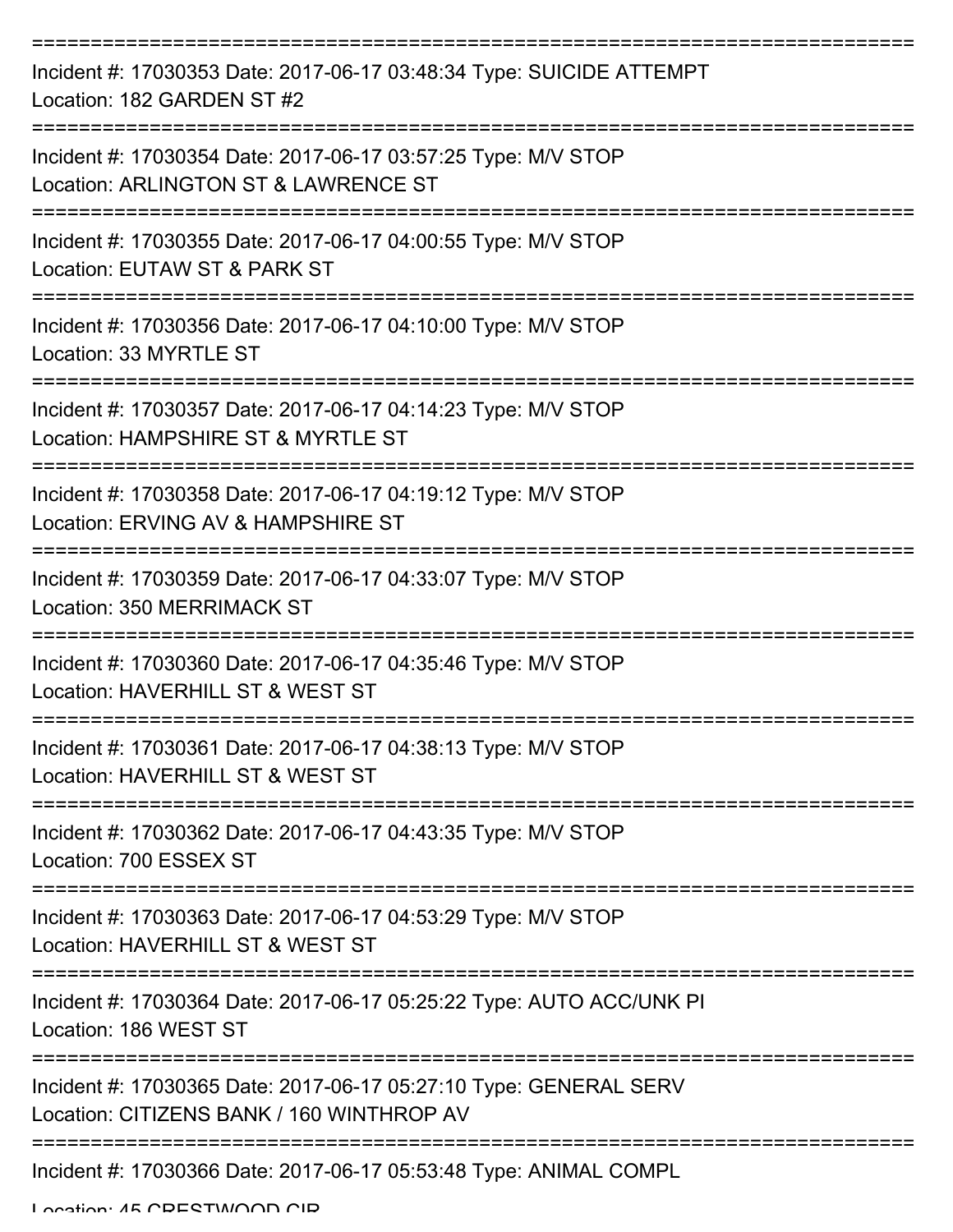| Incident #: 17030367 Date: 2017-06-17 06:15:31 Type: UNWANTEDGUEST<br>Location: CORUNUM / 191 SALEM ST                           |
|----------------------------------------------------------------------------------------------------------------------------------|
| Incident #: 17030368 Date: 2017-06-17 07:28:33 Type: MEDIC SUPPORT<br>Location: MCDONALDS / 50 BROADWAY                          |
| Incident #: 17030369 Date: 2017-06-17 07:39:28 Type: GENERAL SERV<br>Location: 88 BOWDOIN ST                                     |
| Incident #: 17030370 Date: 2017-06-17 07:45:33 Type: SUS PERS/MV<br>Location: METHUEN ST & MILL ST                               |
| Incident #: 17030371 Date: 2017-06-17 08:02:30 Type: TOW OF M/V<br>Location: 38 ALLSTON ST                                       |
| Incident #: 17030373 Date: 2017-06-17 08:03:37 Type: ALARM/BURG<br>Location: JAVIER RESIDENCE / 215 HIGH ST                      |
| Incident #: 17030372 Date: 2017-06-17 08:04:29 Type: TOW OF M/V<br>Location: 117 ALLSTON ST                                      |
| Incident #: 17030374 Date: 2017-06-17 08:19:59 Type: WARRANT SERVE<br>Location: ARREST / 120 CROSS ST                            |
| Incident #: 17030375 Date: 2017-06-17 08:25:41 Type: TOW OF M/V<br>Location: 50 HIGH ST                                          |
| ==================<br>Incident #: 17030376 Date: 2017-06-17 08:47:37 Type: PARK & WALK<br>Location: 205 BROADWAY                 |
| Incident #: 17030377 Date: 2017-06-17 09:09:30 Type: PARK & WALK<br>Location: BRADFORD ST & BROADWAY                             |
| Incident #: 17030378 Date: 2017-06-17 09:28:42 Type: ALARM/BURG<br>Location: EXECUTIVE OFFICE OF HEALTH HUMAN / 280 MERRIMACK ST |
| Incident #: 17030379 Date: 2017-06-17 09:31:55 Type: SUS PERS/MV<br>Location: PEMBERTON PARK / null                              |
| Incident #: 17030380 Date: 2017-06-17 09:47:14 Type: TENANT PROB                                                                 |

Location: 201 PROSPECT ST #B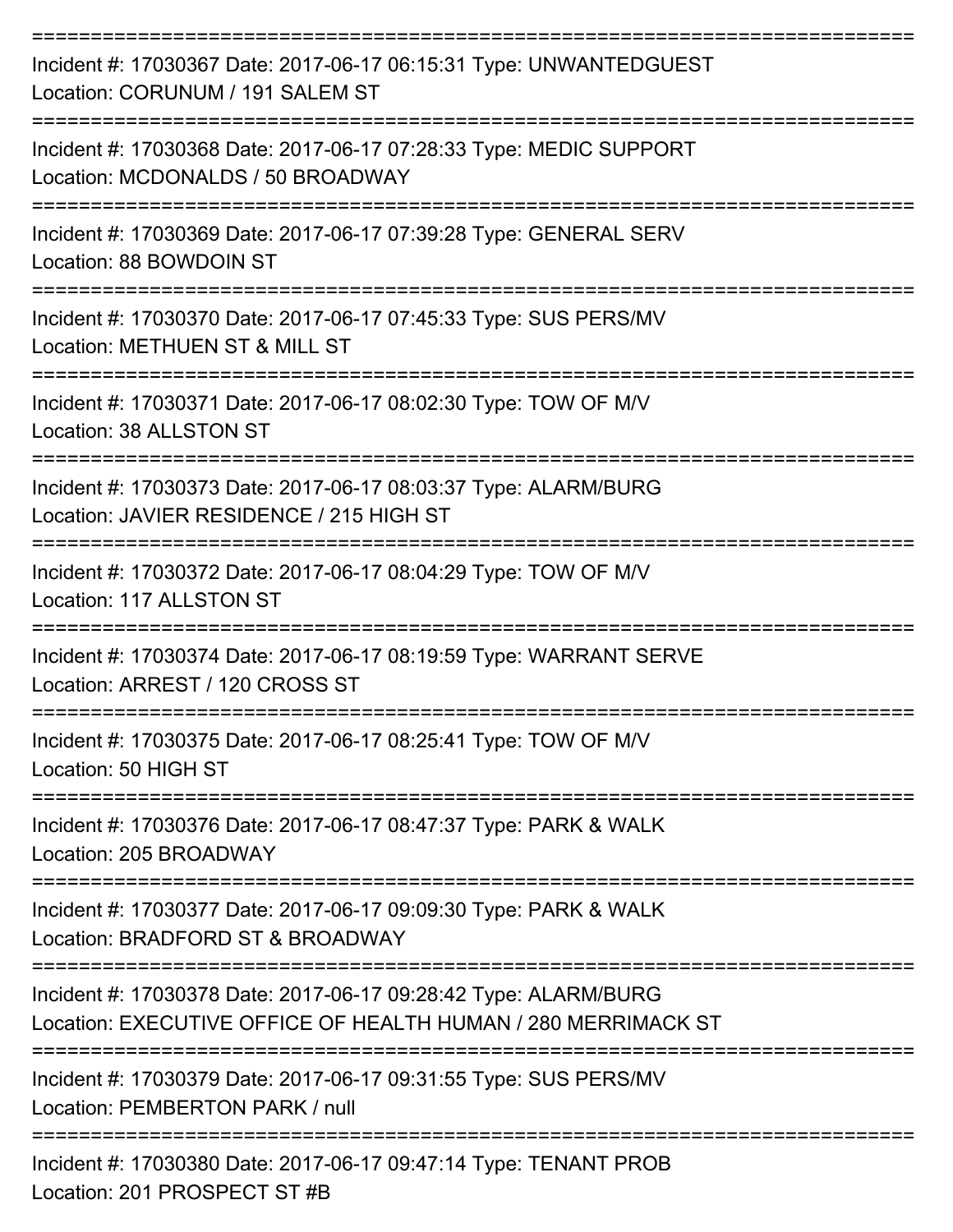| Incident #: 17030381 Date: 2017-06-17 09:55:07 Type: CK WELL BEING<br>Location: 9 PACKARD ST                                                                                                      |
|---------------------------------------------------------------------------------------------------------------------------------------------------------------------------------------------------|
| Incident #: 17030382 Date: 2017-06-17 10:01:31 Type: M/V STOP<br>Location: OSGOOD ST & SALEM ST                                                                                                   |
| Incident #: 17030383 Date: 2017-06-17 10:02:36 Type: FRAUD<br>Location: 255 ESSEX ST<br>________________________________                                                                          |
| Incident #: 17030384 Date: 2017-06-17 10:09:36 Type: ALARM/HOLD<br>Location: WENDYS / 55 HAMPSHIRE ST                                                                                             |
| Incident #: 17030385 Date: 2017-06-17 10:13:33 Type: PARK & WALK<br>Location: BRADFORD ST & BROADWAY<br>======================                                                                    |
| Incident #: 17030386 Date: 2017-06-17 10:14:19 Type: ALARM/BURG<br>Location: BEACON CT. / 71 DUCKETT AV                                                                                           |
| Incident #: 17030387 Date: 2017-06-17 10:34:40 Type: M/V STOP<br>Location: METHUEN ST & MILL ST                                                                                                   |
| Incident #: 17030388 Date: 2017-06-17 10:38:51 Type: M/V STOP<br>Location: S UNION ST & SPRINGFIELD ST                                                                                            |
| Incident #: 17030389 Date: 2017-06-17 10:45:43 Type: GENERAL SERV<br>Location: 30 GROTON ST #302                                                                                                  |
| Incident #: 17030390 Date: 2017-06-17 10:48:50 Type: ALARM/BURG<br>Location: SOLECTRIA RENEWABLES / 360 MERRIMACK ST<br>==================================<br>=================================== |
| Incident #: 17030391 Date: 2017-06-17 11:04:54 Type: DISTURBANCE<br>Location: 3 PLEASANT TER FL 1ST FL                                                                                            |
| Incident #: 17030392 Date: 2017-06-17 11:06:47 Type: PARK & WALK<br>Location: BRADFORD ST & BROADWAY                                                                                              |
| Incident #: 17030393 Date: 2017-06-17 11:08:20 Type: HIT & RUN M/V<br>Location: HAFFNERS GAS STATION / 194 S BROADWAY<br>=====================================                                    |
| Incident #: 17030394 Date: 2017-06-17 11:22:07 Type: KEEP PEACE<br>Location: 56 GROTON ST                                                                                                         |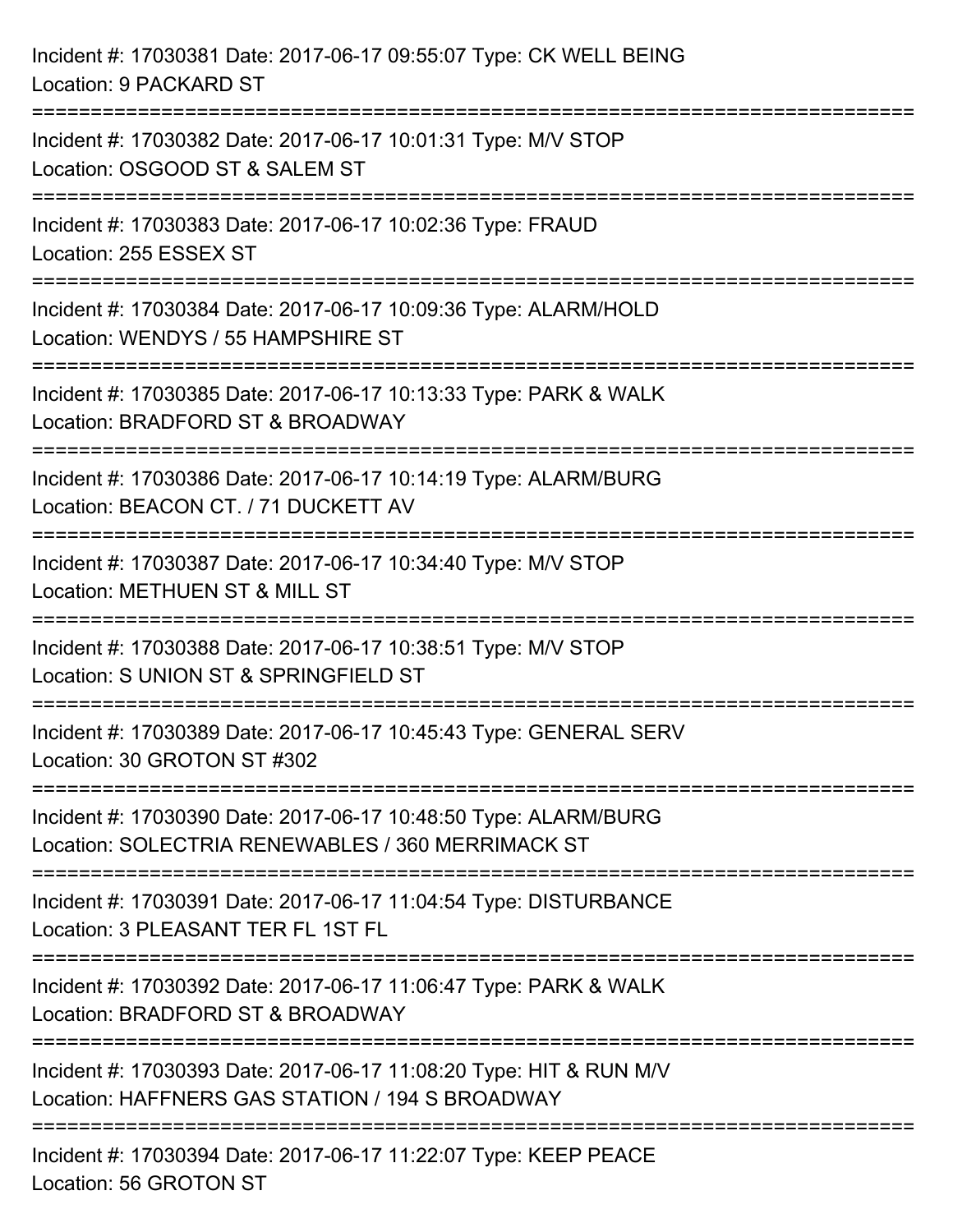| Incident #: 17030395 Date: 2017-06-17 11:26:25 Type: GENERAL SERV<br>Location: 113 SPRINGFIELD ST                  |
|--------------------------------------------------------------------------------------------------------------------|
| Incident #: 17030397 Date: 2017-06-17 11:34:44 Type: DOMESTIC/PAST<br>Location: 9 PACKARD ST                       |
| Incident #: 17030396 Date: 2017-06-17 11:34:47 Type: TOW OF M/V<br>Location: 113 SPRINGFIELD ST                    |
| Incident #: 17030398 Date: 2017-06-17 11:35:45 Type: AUTO ACC/NO PI<br>Location: S BROADWAY & SALEM ST             |
| Incident #: 17030399 Date: 2017-06-17 11:51:51 Type: DISTURBANCE<br>Location: 6 ORCHARD ST                         |
| Incident #: 17030400 Date: 2017-06-17 12:07:42 Type: SUICIDE ATTEMPT<br>Location: 26 HILLSIDE AV #1                |
| Incident #: 17030402 Date: 2017-06-17 12:26:27 Type: GUN CALL<br>Location: MEDFORD ST                              |
| Incident #: 17030401 Date: 2017-06-17 12:27:27 Type: SUS PERS/MV<br><b>Location: 1 BUNKERHILL ST</b>               |
| Incident #: 17030403 Date: 2017-06-17 12:31:20 Type: THREATS<br>Location: LAWRENCE GENERAL HOSPITAL / 1 GENERAL ST |
| Incident #: 17030404 Date: 2017-06-17 12:37:42 Type: NOISE ORD<br>Location: 200 PARKER ST                          |
| Incident #: 17030405 Date: 2017-06-17 12:54:12 Type: DOMESTIC/PROG<br>Location: 679 ESSEX ST #APT 311              |
| Incident #: 17030406 Date: 2017-06-17 13:06:43 Type: MV/BLOCKING<br>Location: 173 WALNUT ST                        |
| Incident #: 17030407 Date: 2017-06-17 13:19:19 Type: SUS PERS/MV<br>Location: 6 GORHAM ST                          |
| Incident #: 17030408 Date: 2017-06-17 13:23:57 Type: M/V STOP<br>Location: 100 FRANKLIN ST                         |

===========================================================================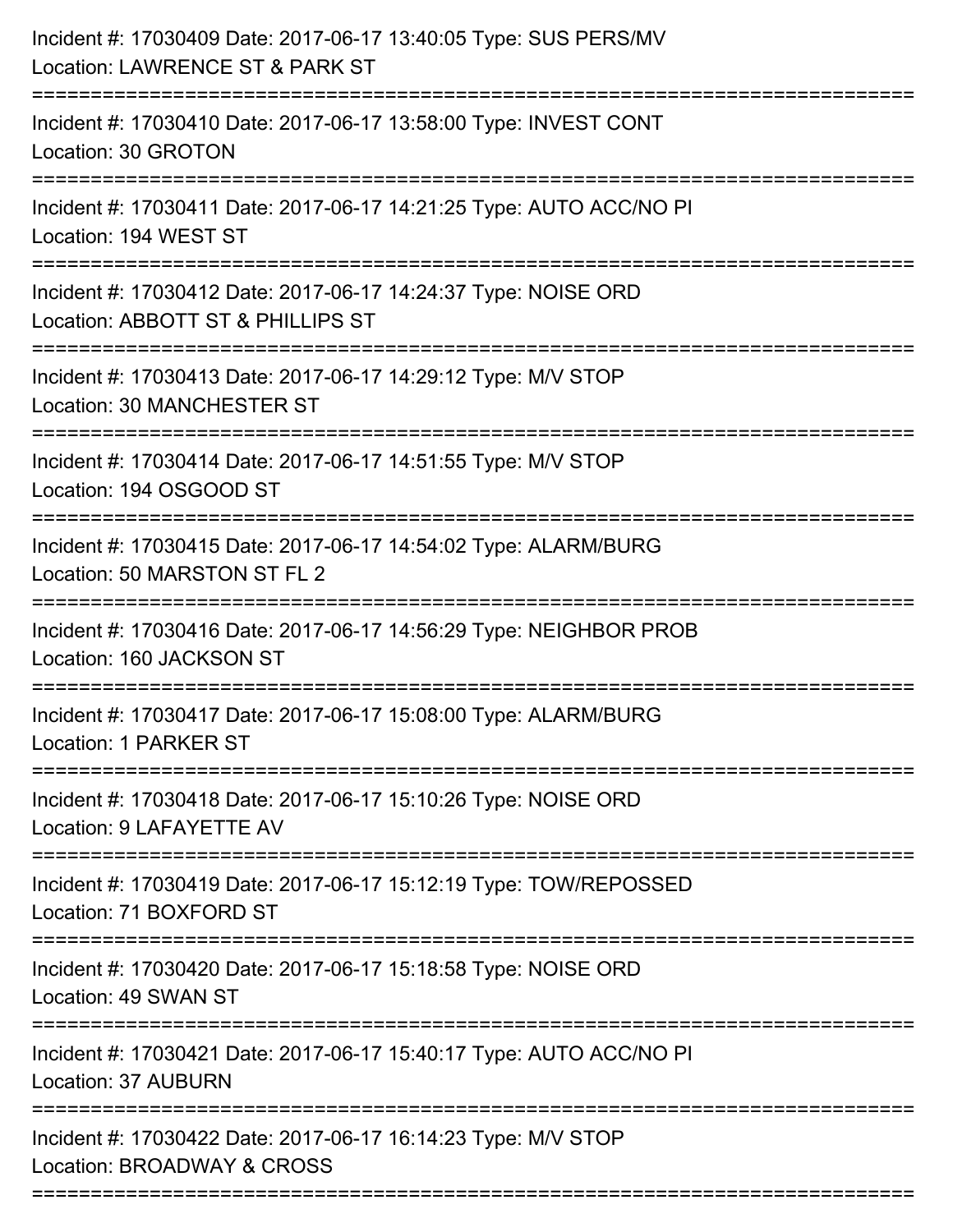| Incident #: 17030424 Date: 2017-06-17 16:15:52 Type: SUS PERS/MV<br>Location: 18 TOWER HILL ST<br>Incident #: 17030425 Date: 2017-06-17 16:17:55 Type: NOISE ORD<br>Location: 238 B WATER ST<br>Incident #: 17030426 Date: 2017-06-17 16:19:07 Type: FIGHT<br>Location: 22 SARGENT ST<br>Incident #: 17030427 Date: 2017-06-17 16:19:09 Type: M/V STOP<br>Location: CHESTER ST & S BROADWAY<br>Incident #: 17030428 Date: 2017-06-17 16:29:10 Type: M/V STOP<br>Location: MARKET ST & S UNION ST<br>Incident #: 17030429 Date: 2017-06-17 16:44:42 Type: NOISE ORD<br>Location: HAVERHILL ST & JACKSON ST |
|-----------------------------------------------------------------------------------------------------------------------------------------------------------------------------------------------------------------------------------------------------------------------------------------------------------------------------------------------------------------------------------------------------------------------------------------------------------------------------------------------------------------------------------------------------------------------------------------------------------|
|                                                                                                                                                                                                                                                                                                                                                                                                                                                                                                                                                                                                           |
|                                                                                                                                                                                                                                                                                                                                                                                                                                                                                                                                                                                                           |
|                                                                                                                                                                                                                                                                                                                                                                                                                                                                                                                                                                                                           |
|                                                                                                                                                                                                                                                                                                                                                                                                                                                                                                                                                                                                           |
|                                                                                                                                                                                                                                                                                                                                                                                                                                                                                                                                                                                                           |
|                                                                                                                                                                                                                                                                                                                                                                                                                                                                                                                                                                                                           |
| Incident #: 17030430 Date: 2017-06-17 16:45:06 Type: MEDIC SUPPORT<br>Location: 191 SALEM ST                                                                                                                                                                                                                                                                                                                                                                                                                                                                                                              |
| Incident #: 17030431 Date: 2017-06-17 16:46:32 Type: NOISE ORD<br>Location: CHESTNUT ST & WHITE ST                                                                                                                                                                                                                                                                                                                                                                                                                                                                                                        |
| Incident #: 17030433 Date: 2017-06-17 16:47:38 Type: LARCENY/PAST<br>Location: 16 BEACON ST<br>======================                                                                                                                                                                                                                                                                                                                                                                                                                                                                                     |
| Incident #: 17030432 Date: 2017-06-17 16:48:29 Type: AUTO ACC/NO PI<br>Location: 15 CLINTON CT                                                                                                                                                                                                                                                                                                                                                                                                                                                                                                            |
| Incident #: 17030434 Date: 2017-06-17 16:49:13 Type: MV/BLOCKING<br>Location: 9 FRONT ST                                                                                                                                                                                                                                                                                                                                                                                                                                                                                                                  |
| Incident #: 17030435 Date: 2017-06-17 16:51:55 Type: MV/BLOCKING<br><b>Location: 35 ARLINGTON ST</b>                                                                                                                                                                                                                                                                                                                                                                                                                                                                                                      |
| Incident #: 17030436 Date: 2017-06-17 16:53:39 Type: MAL DAMAGE<br>Location: 22 BALLARD RD                                                                                                                                                                                                                                                                                                                                                                                                                                                                                                                |

Incident #: 17030437 Date: 2017 06 1704 Date: 2017 Date: NOISE ORD<br>.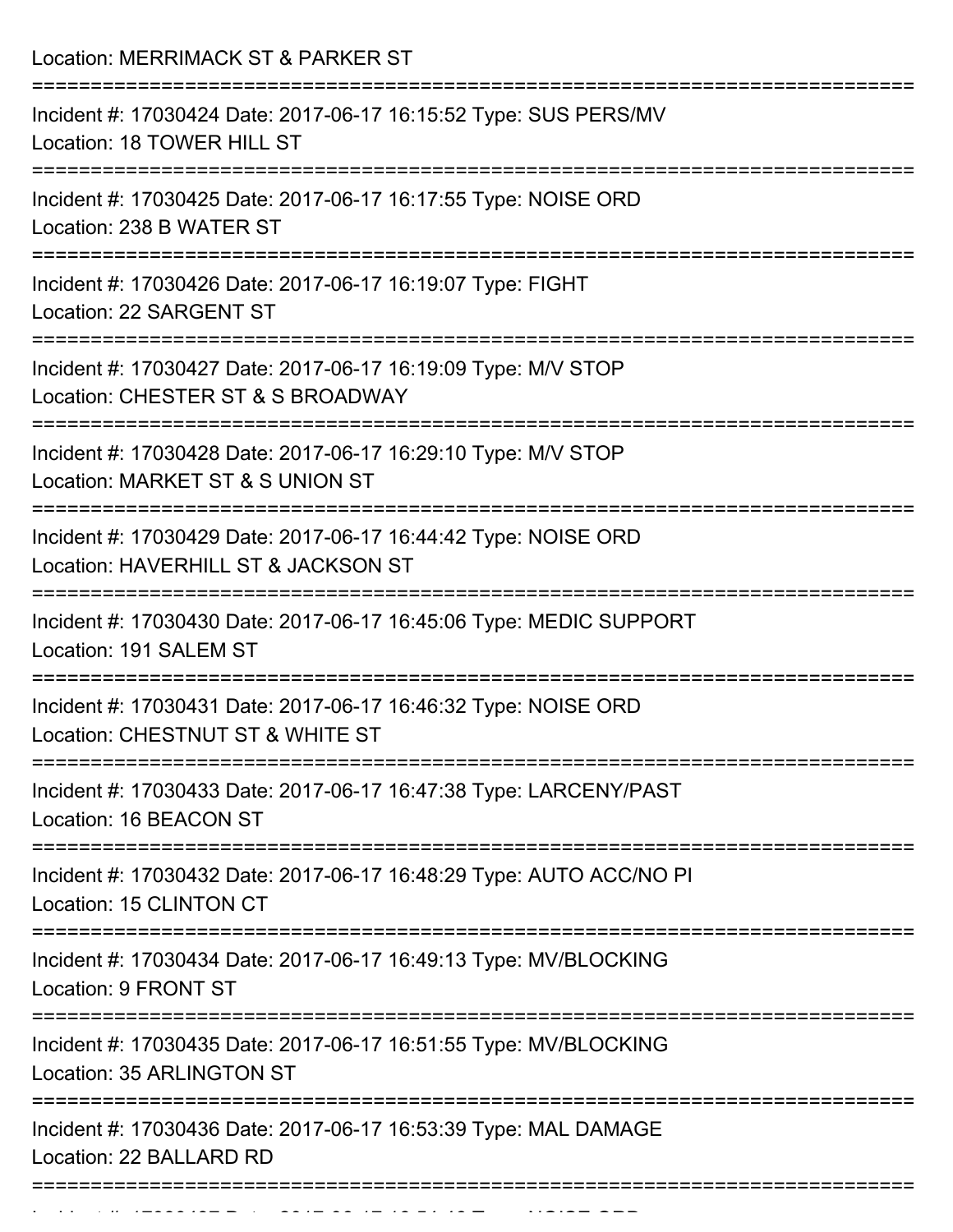Location: 60 YALE ST =========================================================================== Incident #: 17030438 Date: 2017-06-17 16:59:50 Type: UNWANTEDGUEST Location: 58 AVON ST FL 2 =========================================================================== Incident #: 17030439 Date: 2017-06-17 17:01:28 Type: KEEP PEACE Location: 6 DIAMOND ST #11 =========================================================================== Incident #: 17030440 Date: 2017-06-17 17:09:04 Type: NOISE ORD Location: 381 HAMPSHIRE ST =========================================================================== Incident #: 17030441 Date: 2017-06-17 17:09:26 Type: M/V STOP Location: MARKET ST & S UNION ST =========================================================================== Incident #: 17030442 Date: 2017-06-17 17:09:30 Type: NEIGHBOR PROB Location: 105 HAWTHORNE WAY #2110 =========================================================================== Incident #: 17030443 Date: 2017-06-17 17:19:21 Type: SUS PERS/MV Location: TOW / 35 FLORAL ST =========================================================================== Incident #: 17030444 Date: 2017-06-17 17:31:05 Type: SUS PERS/MV Location: 525 ESSEX ST =========================================================================== Incident #: 17030446 Date: 2017-06-17 17:32:26 Type: DOMESTIC/PAST Location: 19 TEWKSBURY ST FL 2 =========================================================================== Incident #: 17030445 Date: 2017-06-17 17:32:42 Type: SUS PERS/MV Location: 5 S UNION ST =========================================================================== Incident #: 17030447 Date: 2017-06-17 17:49:31 Type: M/V STOP Location: BERKELEY ST & MONTGOMERY ST =========================================================================== Incident #: 17030448 Date: 2017-06-17 17:50:21 Type: KEEP PEACE Location: 248 BROADWAY #407 =========================================================================== Incident #: 17030449 Date: 2017-06-17 17:56:11 Type: WARRANT SERVE Location: 383 HAVERHILL ST =========================================================================== Incident #: 17030450 Date: 2017-06-17 18:02:36 Type: SUS PERS/MV Location: JAMAICA ST & S UNION ST

===========================================================================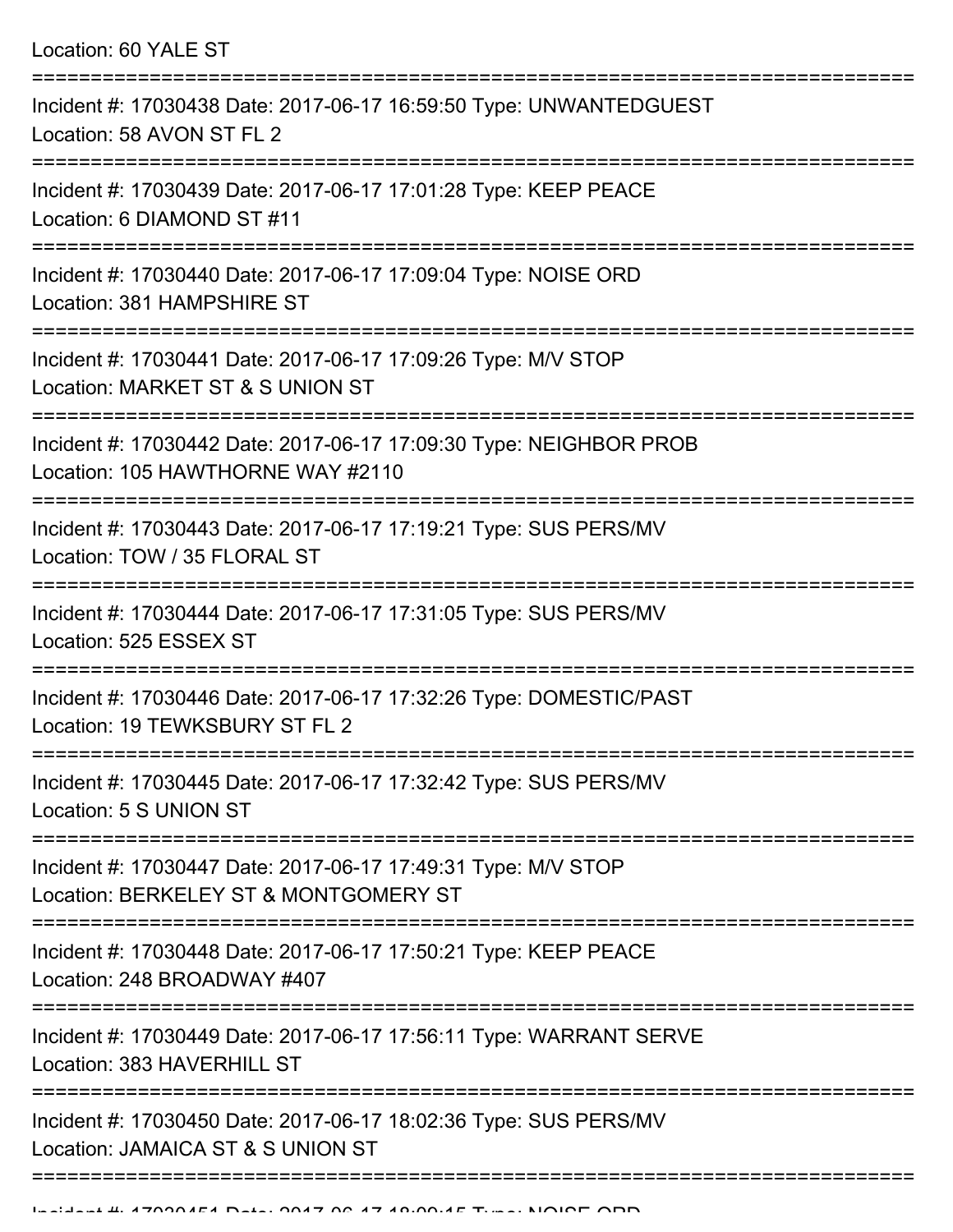Location: 5 MYRTLE

| Incident #: 17030452 Date: 2017-06-17 18:11:58 Type: ALARM/BURG<br>Location: MILLS MACHINE WORKS / 30 CARVER ST |
|-----------------------------------------------------------------------------------------------------------------|
| Incident #: 17030453 Date: 2017-06-17 18:17:07 Type: SHOTS FIRED<br>Location: ROLLINS ST & WILLIAM ST           |
| Incident #: 17030454 Date: 2017-06-17 18:26:37 Type: NOISE ORD<br><b>Location: 12 PHILLIPS</b>                  |
| Incident #: 17030455 Date: 2017-06-17 18:28:50 Type: M/V STOP<br>Location: RT 114                               |
| Incident #: 17030456 Date: 2017-06-17 18:33:01 Type: ASSSIT OTHER PD<br>Location: S BROADWAY & COSBY            |
| Incident #: 17030457 Date: 2017-06-17 18:34:23 Type: NOISE ORD<br>Location: 516 LOWELL ST                       |
| Incident #: 17030458 Date: 2017-06-17 18:35:14 Type: DISORDERLY<br><b>Location: COLUMBUS AV</b>                 |
| Incident #: 17030459 Date: 2017-06-17 18:35:53 Type: M/V STOP<br>Location: COMMON ST & JACKSON ST               |
| Incident #: 17030460 Date: 2017-06-17 18:39:31 Type: DISTURBANCE<br>Location: 38 CEDAR ST #A                    |
| Incident #: 17030461 Date: 2017-06-17 18:40:18 Type: GENERAL SERV<br>Location: 165 CRAWFORD ST                  |
| Incident #: 17030462 Date: 2017-06-17 18:45:29 Type: M/V STOP<br>Location: ALLSTON ST & PLEASANT TER            |
| Incident #: 17030463 Date: 2017-06-17 18:45:41 Type: TOW OF M/V<br>Location: ALLSTON ST & PLEASANT TER          |
| Incident #: 17030464 Date: 2017-06-17 18:47:36 Type: LOUD NOISE<br>Location: 185 BAILEY ST                      |
| Incident #: 17030465 Date: 2017-06-17 18:48:57 Type: LOUD NOISE                                                 |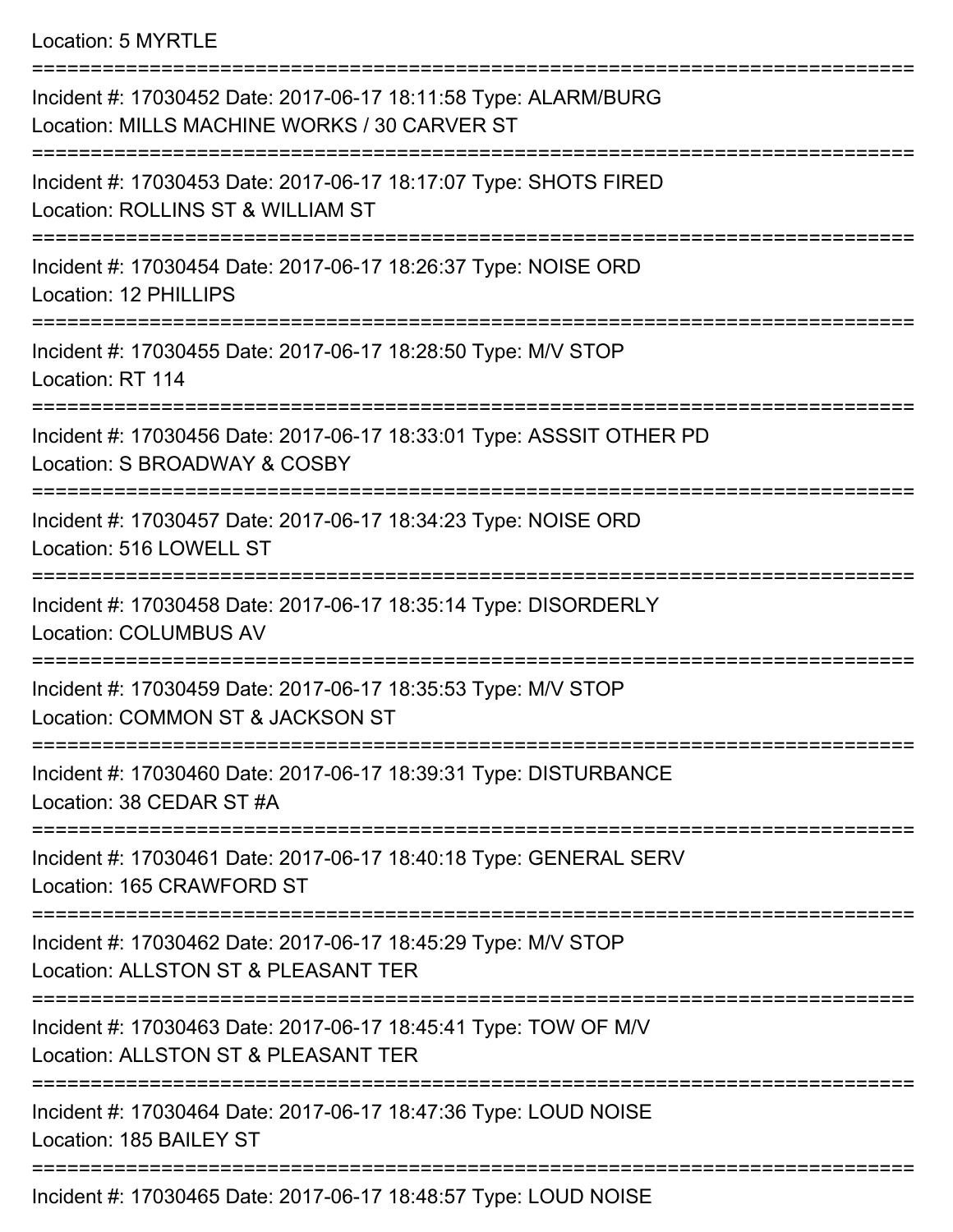| Incident #: 17030466 Date: 2017-06-17 18:49:34 Type: THREATS<br>Location: 189 ARLINGTON ST                           |
|----------------------------------------------------------------------------------------------------------------------|
| Incident #: 17030467 Date: 2017-06-17 18:53:49 Type: NOISE ORD<br>Location: 41 SWAN ST                               |
| Incident #: 17030468 Date: 2017-06-17 18:57:08 Type: NOISE ORD<br>Location: 20 LYNN ST                               |
| Incident #: 17030469 Date: 2017-06-17 19:01:04 Type: DISTURBANCE<br>Location: 46 AMESBURY ST #8C                     |
| Incident #: 17030470 Date: 2017-06-17 19:06:36 Type: ASSSIT OTHER PD<br>Location: 128 BROOKFIELD ST                  |
| Incident #: 17030471 Date: 2017-06-17 19:20:00 Type: NOISE ORD<br>Location: 14 LIBERTY AV                            |
| Incident #: 17030472 Date: 2017-06-17 19:24:50 Type: AUTO ACC/NO PI<br>Location: 703 HAVERHILL ST                    |
| ========<br>Incident #: 17030473 Date: 2017-06-17 19:36:20 Type: M/V STOP<br>Location: ESSEX ST & JACKSON ST         |
| Incident #: 17030474 Date: 2017-06-17 19:42:32 Type: SUS PERS/MV<br>Location: 500 MERRIMACK ST                       |
| Incident #: 17030475 Date: 2017-06-17 19:46:35 Type: THREATS<br>Location: 147 FERRY ST                               |
| Incident #: 17030476 Date: 2017-06-17 19:52:18 Type: M/V STOP<br>Location: ESSEX ST & HAMPSHIRE ST                   |
| Incident #: 17030477 Date: 2017-06-17 19:53:26 Type: M/V STOP<br>Location: MERRIMACK ST & S UNION ST                 |
| Incident #: 17030478 Date: 2017-06-17 19:55:42 Type: INVESTIGATION<br>Location: LOWELL/MISSING PERSON / 90 LOWELL ST |
| Incident #: 17030480 Date: 2017-06-17 20:02:10 Type: TRESPASSING                                                     |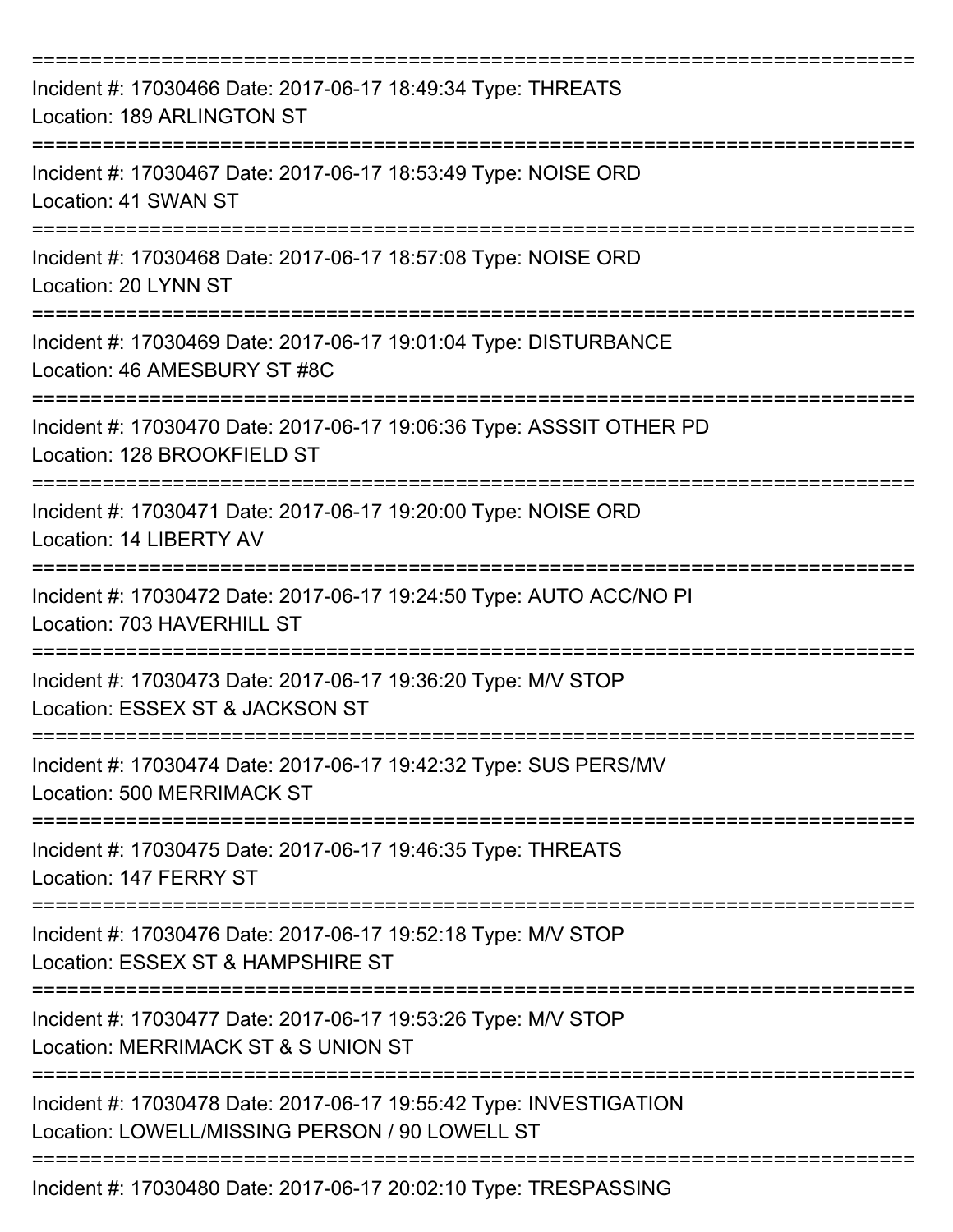| Incident #: 17030479 Date: 2017-06-17 20:02:23 Type: M/V STOP<br>Location: ARREST / BROADWAY & TREMONT           |
|------------------------------------------------------------------------------------------------------------------|
| Incident #: 17030481 Date: 2017-06-17 20:02:33 Type: A&B PAST<br>Location: 123 LAWRENCE ST                       |
| Incident #: 17030482 Date: 2017-06-17 20:05:05 Type: ANIMAL COMPL<br>Location: 1 GENERAL ST                      |
| Incident #: 17030483 Date: 2017-06-17 20:06:48 Type: THREATS<br>Location: WALK IN / 474 ANDOVER ST               |
| Incident #: 17030484 Date: 2017-06-17 20:11:31 Type: NOISE ORD<br>Location: ELM ST & LINCOLN CT                  |
| Incident #: 17030485 Date: 2017-06-17 20:17:20 Type: M/V STOP<br>Location: 572 ESSEX                             |
| Incident #: 17030486 Date: 2017-06-17 20:20:03 Type: LOUD NOISE<br>Location: 210 WATER ST                        |
| Incident #: 17030487 Date: 2017-06-17 20:23:18 Type: MISSING PERS<br>Location: WALK IN / 86 SUNRAY ST            |
| Incident #: 17030488 Date: 2017-06-17 20:34:04 Type: THREATS/PROG<br>Location: WALK IN / 189 ARLINGTON ST        |
| Incident #: 17030489 Date: 2017-06-17 20:34:56 Type: WARRANT SERVE<br>Location: ARREST / 324 BROADWAY            |
| Incident #: 17030490 Date: 2017-06-17 20:39:05 Type: M/V STOP<br>Location: 425 MARKET ST                         |
| Incident #: 17030491 Date: 2017-06-17 20:39:42 Type: CK WELL BEING<br>Location: 110 MARKET ST FL 3               |
| Incident #: 17030492 Date: 2017-06-17 20:44:13 Type: TOW OF M/V<br>Location: SWEENEYS LIQUOR STORE / 90 ESSEX ST |
| Incident #: 17030493 Date: 2017-06-17 20:59:28 Type: SHOTS FIRED<br>ANIER OT A AREAAN AU                         |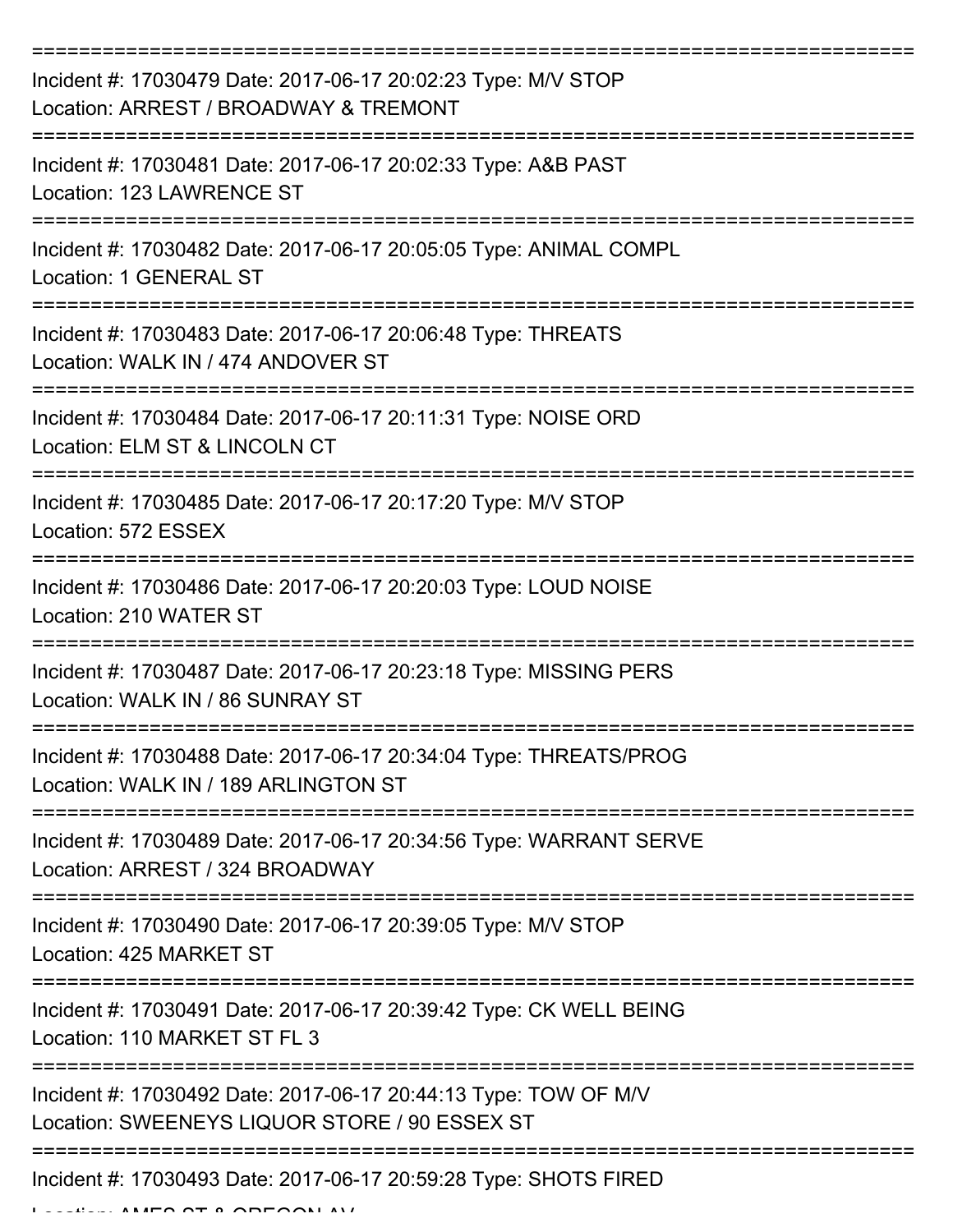| Incident #: 17030494 Date: 2017-06-17 21:02:12 Type: FIRE WORKS<br>Location: 4 BERKELEY ST                                |
|---------------------------------------------------------------------------------------------------------------------------|
| Incident #: 17030495 Date: 2017-06-17 21:04:50 Type: NOISE ORD<br>Location: 168 SPRUCE ST                                 |
| Incident #: 17030496 Date: 2017-06-17 21:05:18 Type: NOISE ORD<br>Location: 105 FARNHAM ST                                |
| Incident #: 17030497 Date: 2017-06-17 21:08:37 Type: DOMESTIC/PROG<br>Location: 17 RESERVOIR TER                          |
| Incident #: 17030498 Date: 2017-06-17 21:10:50 Type: NOISE ORD<br>Location: 30 TRINITY ST                                 |
| Incident #: 17030499 Date: 2017-06-17 21:13:47 Type: NOISE ORD<br>Location: 22 CROSBY ST                                  |
| =================<br>Incident #: 17030500 Date: 2017-06-17 21:23:19 Type: SUS PERS/MV<br>Location: ANDOVER ST & FOSTER ST |
| Incident #: 17030501 Date: 2017-06-17 21:27:15 Type: LARCENY/PAST<br>Location: CUBE SMART / null                          |
| Incident #: 17030502 Date: 2017-06-17 21:32:05 Type: NOISE ORD<br>Location: 104 FARNHAM ST                                |
| Incident #: 17030503 Date: 2017-06-17 21:34:32 Type: MV/BLOCKING<br>Location: 110 BAILEY ST                               |
| Incident #: 17030504 Date: 2017-06-17 21:38:56 Type: NOISE ORD<br>Location: 6 BROOK ST                                    |
| Incident #: 17030505 Date: 2017-06-17 21:40:59 Type: MV/BLOCKING<br><b>Location: 10 CLARENCE TER</b>                      |
| Incident #: 17030506 Date: 2017-06-17 21:42:22 Type: SHOTS FIRED<br>Location: EUTAW ST & FERN ST                          |
| Incident #: 17030507 Date: 2017-06-17 21:44:21 Type: NOISE ORD                                                            |

Location: MONDOE ST & MT ALIBURN ST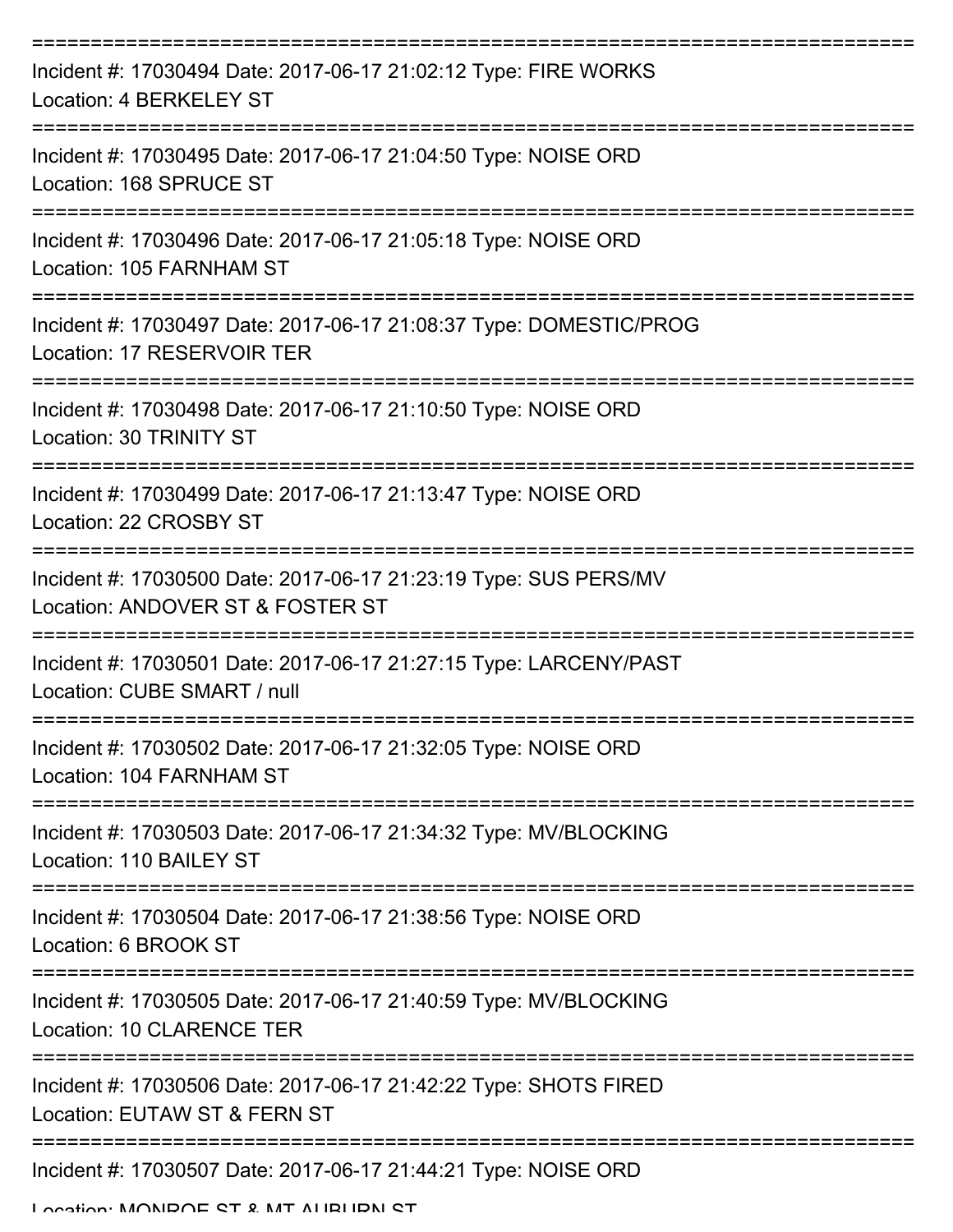| Incident #: 17030508 Date: 2017-06-17 21:44:46 Type: NOISE ORD<br>Location: 8 MORTON ST                        |
|----------------------------------------------------------------------------------------------------------------|
| Incident #: 17030509 Date: 2017-06-17 21:46:39 Type: UNWANTEDGUEST<br>Location: 33 BROOK ST                    |
| Incident #: 17030510 Date: 2017-06-17 21:48:40 Type: NOISE ORD<br>Location: 25 BAILEY ST                       |
| Incident #: 17030511 Date: 2017-06-17 21:54:29 Type: NOISE ORD<br><b>Location: MT AUBURN ST</b>                |
| Incident #: 17030512 Date: 2017-06-17 21:58:04 Type: M/V STOP<br>Location: HAVERHILL ST & JACKSON ST           |
| Incident #: 17030513 Date: 2017-06-17 21:59:56 Type: NOISE ORD<br>Location: 25 PACKARD ST<br>================= |
| Incident #: 17030514 Date: 2017-06-17 22:02:37 Type: NOISE ORD<br>Location: 119 FARNHAM ST                     |
| Incident #: 17030515 Date: 2017-06-17 22:04:07 Type: MAL DAMAGE<br>Location: 137 NEWBURY ST                    |
| Incident #: 17030517 Date: 2017-06-17 22:04:09 Type: CK WELL BEING<br>Location: 133 ESSEX ST                   |
| Incident #: 17030516 Date: 2017-06-17 22:04:31 Type: MAL DAMG PROG<br>Location: 15 EASTON ST                   |
| Incident #: 17030518 Date: 2017-06-17 22:07:11 Type: FIGHT<br>Location: 15 EASTON ST                           |
| Incident #: 17030519 Date: 2017-06-17 22:09:21 Type: ALARMS<br>Location: MONMOUTH ST & THORNDIKE ST            |
| Incident #: 17030520 Date: 2017-06-17 22:22:28 Type: NOISE ORD<br>Location: 6 MORTON ST                        |
| Incident #: 17030521 Date: 2017-06-17 22:25:35 Type: M/V STOP<br>Location: FALLS BRIDGE / null                 |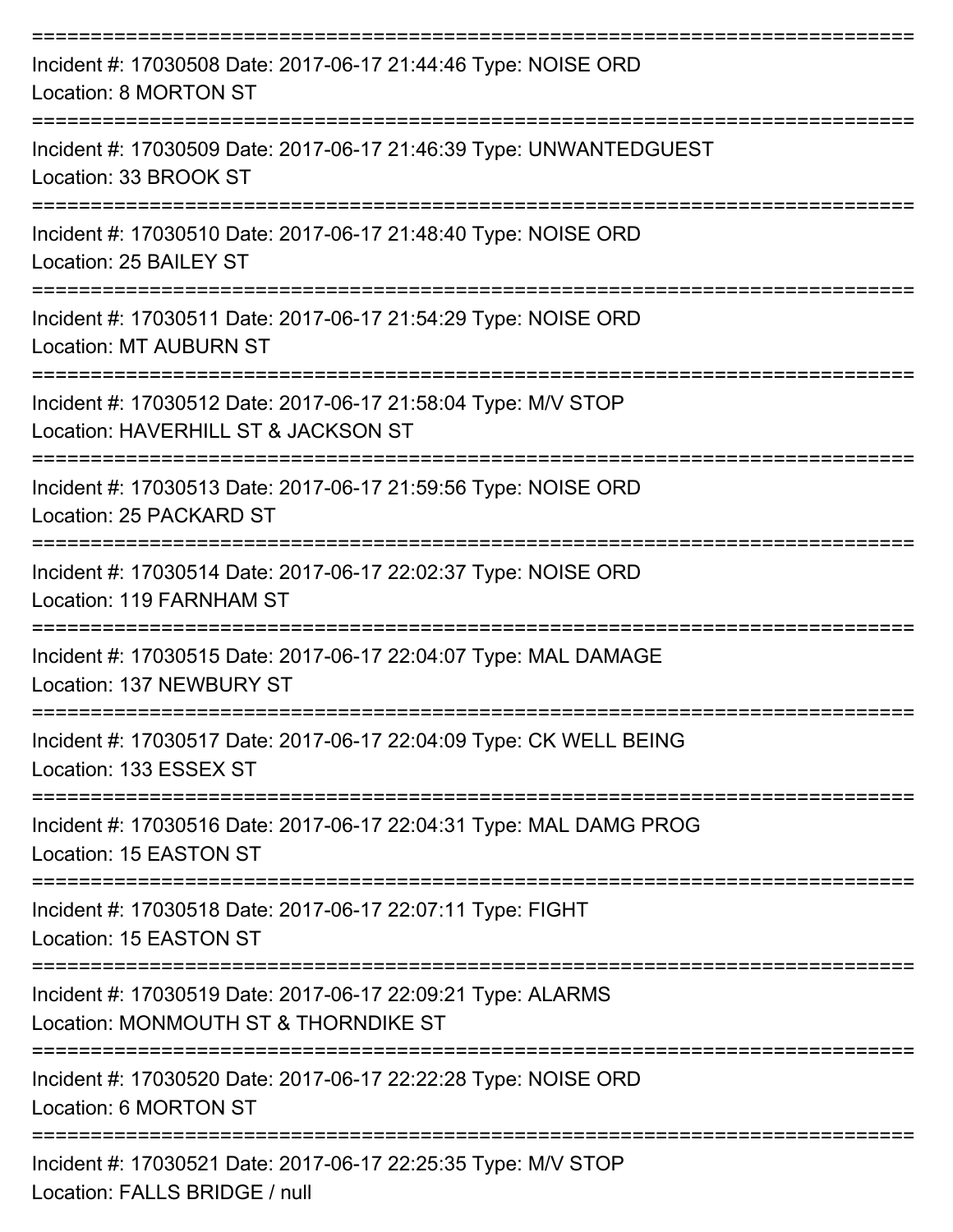| Incident #: 17030522 Date: 2017-06-17 22:32:50 Type: NOISE ORD<br>Location: LOWELL ST & OXFORD ST                                |
|----------------------------------------------------------------------------------------------------------------------------------|
| Incident #: 17030523 Date: 2017-06-17 22:38:29 Type: NOISE ORD<br>Location: 37 WESLEY ST                                         |
| Incident #: 17030524 Date: 2017-06-17 22:38:43 Type: ALARM/BURG<br>Location: 49 WEST ST #B<br>================================== |
| Incident #: 17030525 Date: 2017-06-17 22:40:33 Type: NOISE ORD<br>Location: 158 SPRUCE ST                                        |
| Incident #: 17030526 Date: 2017-06-17 22:47:06 Type: M/V STOP<br>Location: BRUCE ST & PARK ST                                    |
| Incident #: 17030527 Date: 2017-06-17 22:48:02 Type: M/V STOP<br>Location: BROADWAY & COMMON ST                                  |
| :====================<br>Incident #: 17030528 Date: 2017-06-17 22:54:27 Type: NOISE ORD<br>Location: 482 HAVERHILL ST            |
| Incident #: 17030529 Date: 2017-06-17 22:58:03 Type: WARRANT SERVE<br>Location: ARREST / ESSEX ST & JACKSON ST                   |
| Incident #: 17030530 Date: 2017-06-17 23:00:09 Type: DISTURBANCE<br>Location: BOXFORD ST & FOSTER ST                             |
| Incident #: 17030532 Date: 2017-06-17 23:01:27 Type: M/V STOP<br>Location: LAWRENCE ST & TRENTON ST                              |
| Incident #: 17030531 Date: 2017-06-17 23:01:32 Type: MEDIC SUPPORT<br>Location: LPD / 15 EASTON ST                               |
| Incident #: 17030533 Date: 2017-06-17 23:07:03 Type: M/V STOP<br>Location: 160 PARKER ST                                         |
| Incident #: 17030534 Date: 2017-06-17 23:09:06 Type: NOISE ORD<br>Location: 15 SWAN ST                                           |
| Incident #: 17030535 Date: 2017-06-17 23:14:13 Type: NOISE ORD<br>Location: E HAVERHILL ST & ELM ST                              |